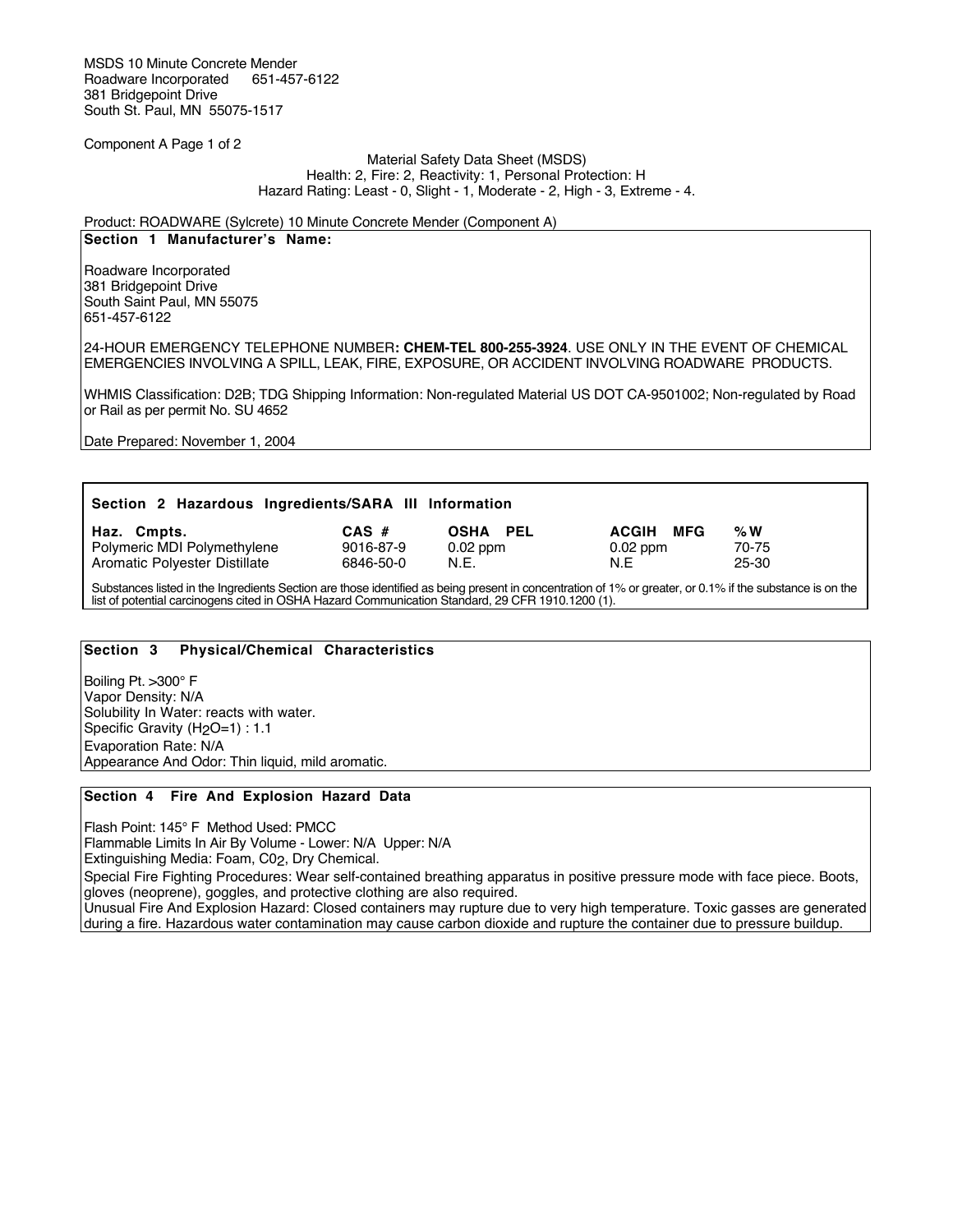Component A Page 2 of 2

## **Section 5 Reactivity Data**

Stability: stable

Conditions To Avoid: Heat, open flame and sparks.

Incompatibility (materials to avoid): Strong oxidizing agent, water, alcohol.

Hazardous Decomposition Or By Products: Carbon dioxide, carbon monoxide, nitrogen oxide. Trace amount of hydrogen cyanide.

Hazardous Polymerization: Will not occur.

### **Section 6 Health Hazard Data**

This material, when used in conjunction with 10 Minute Concrete Mender Side B, will react within the mixing process in seconds. Any exposure to individual components will be minimal due to the polymer locking reaction between Part A and part B. Material in pre-packaged cartridges is self mixing and is applied directly to the repair area in a semi-reacted state. Exposure under these conditions is generally below measurable amounts. When pot mixing these materials, adequate ventilation should be provided. Do not pot-mix in an enclosed area. A slight odor is generated within the reaction process. This is caused by a trace amount of naphthalene within the materials. Ventilate enclosed areas to dissipate. Inhalation Health Risks And Symptoms Of Exposure: High concentrations may irritate respiratory tract, Inhalation of mists and vapors may cause dry throat, cough, dizziness, headache, nausea, unconsciousness and other central nervous

systems effects. MDI can induce respiratory sensitization with asthma-like symptoms.

Skin And Eye Contact Health Risks And Symptoms Of Exposure: Repeated and prolonged contact can cause skin irritation. Skin Absorption Health Risks And Symptoms Of Exposure: Repeated skin contact can cause reddening, swelling and blistering.

Ingestion Health Risks And Symptoms Of Exposure: Low level of acute oral toxicity can cause nausea, vomiting, diarrhea, headache and irritation and/or burns to the mouth.

Carcinogenicity: NTP? NO, IARC Monographs? NO, OSHA Regulated? NO

Medical Conditions Generally Aggravated By Exposure: Eye and Skin irritation, asthma like conditions.

Emergency And First Air Procedures: Eye contact - Flush eye with water for at least 15 minutes. Get medical attention promptly. Inhalation - Remove person to fresh air, if breathing is difficult administer oxygen. Get medical attention immediately. Skin contact - Wipe off and wash thoroughly contacted area with soap and water. Ingestion - Do not induce vomiting. Consult physician immediately.

# **Section 7 Precautions For Safe Handling and Use**

Steps To Be Taken In Case Materials Is Released Or Spilled: Eliminate ignition sources like heat, open flame and sparks, Ventilate area of spill and dike area. Cover the spill with inert absorbent and shovel into disposable containers. Waste Disposal Method: Shovel into container, dispose of as federal, state and local environmental law permits. Precautions To Be Taken In Handling And Storing: Store in cool dry place, away from heat, open flame, sparks and water. Other Precautions: Individuals with respiratory problems to Isocyanates must not be exposed to vapors or spray mist containing Isocyanates.

## **Section 8 Control Measures**

Respiratory Protection: Provide adequate ventilation to keep the airborne concentration of diisocyanate below TLV limit. For concentration above TLV limit use of a positive pressure self- contained breathing apparatus (SCBA) or NIOSH/MSHA approved positive pressure supplied air respirator with a full face piece and escape (SCBA) required.

Ventilation: Local exhaust recommended.

Eye Protection: chemical safety goggles.

Other Protective Clothing Or Equipment: Laboratory coats or aprons to avoid skin contact. Accessible to safety shower and eye wash stations.

Work/Hygiene Practices: Avoid unnecessary exposure to vapors and mists. Use protective equipment to minimize skin contact.

### **Section 9 Disclaimer**

The data set forth in this sheet is based on information provided by the suppliers of raw materials and chemicals used in the manufacture of the aforementioned product. Roadware Incorporated makes no warranty with respect to the accuracy of the information provided by their suppliers, and disclaims all liability of reliance thereof.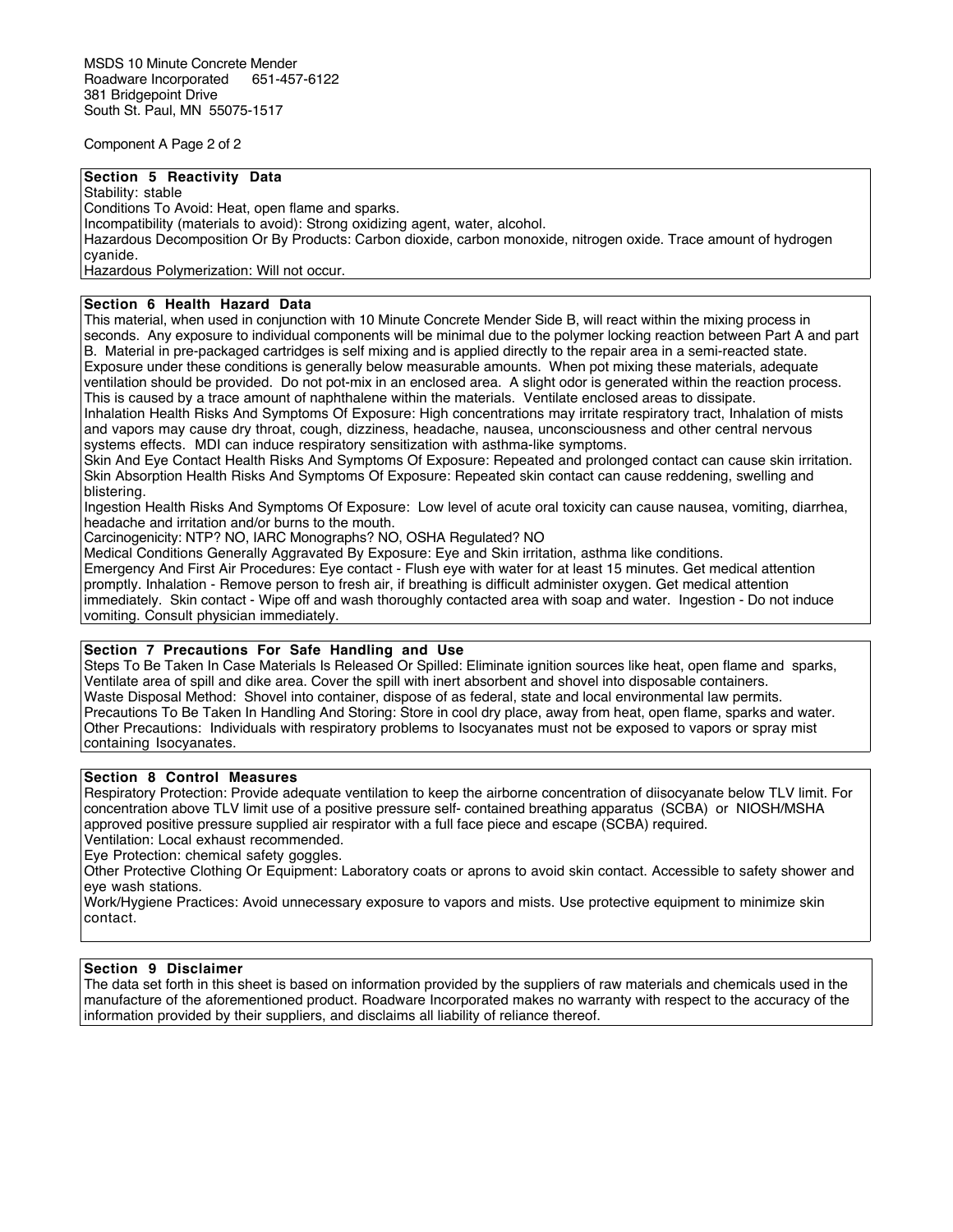Component B Page 1 of 2

#### Material Safety Data Sheet Health: 1, Fire: 2, Reactivity: 0, Personal Protection: H Hazard Rating: Least - 0, Slight - 1, Moderate - 2, High - 3, Extreme - 4.

# Product Name: ROADWARE (Sylcrete) 10 Minute Concrete Mender (Component B)

## **Section 1 Manufacturer's Name**:

Roadware Incorporated 381 Bridgepoint Drive South Saint Paul, MN 55075 651-457-6122

24 HOUR EMERGENCY TELEPHONE NUMBER: **CHEM-TEL 800-255-3924** USE ONLY IN THE EVENT OF CHEMICAL EMERGENCIES INVOLVING A SPILL, LEAK, FIRE, EXPOSURE, OR ACCIDENT INVOLVING ROADWARE PRODUCTS

Date Prepared: November 1, 2004

|                           | Section 2 Hazardous Ingredients/SARA III Information |  |  |                |           |
|---------------------------|------------------------------------------------------|--|--|----------------|-----------|
| Haz. Cmpts.               | $CAS$ #                                              |  |  | OSHA PEL ACGIH | % $W$     |
| <b>Polvether Polvol</b>   | 25214-63-5                                           |  |  |                | $35 - 45$ |
| Glvcol                    | 25265-71-8                                           |  |  |                | $5-10$    |
| <b>Aromatic Polyester</b> | 6846-50-0                                            |  |  |                | 60-70     |
| Distillate                |                                                      |  |  |                |           |

Substances listed in the Ingredients Section are those identified as being present in concentration of 1% or greater, or 0.1% if the substance is on the list of potential carcinogens cited in OSHA Hazard Communication Standard, 29 CFR 1910.1200 (1).

### **Section 3 Physical/Chemical Characteristics**

Boiling Pt. 320° F Vapor Density: Not Determined. Vapor Pressure: (mmHg @ 68°F): nil Solubility In Water: N/A Specific Gravity (H<sub>2</sub>O=1) : 0.943 Evaporation Rate: Slower than ether. Appearance And Odor: Thin liquid, mild odor.

### **Section 4 Fire And Explosion Hazard Data**

Flash Point: 158° F Method Used: ASTM D-92 C.O.C. Flammable Limits In Air By Volume: Lower: N/A Upper: N/A Extinguishing Media: Foam, C02, Dry Chemical. Special Fire Fighting Procedures: Wear self-contained breathing apparatus in positive pressure mode with face piece. Boots, gloves (neoprene), goggles, and protective clothing are also required. Unusual Fire And Explosion Hazard: Closed containers may rupture due to very high temperature.